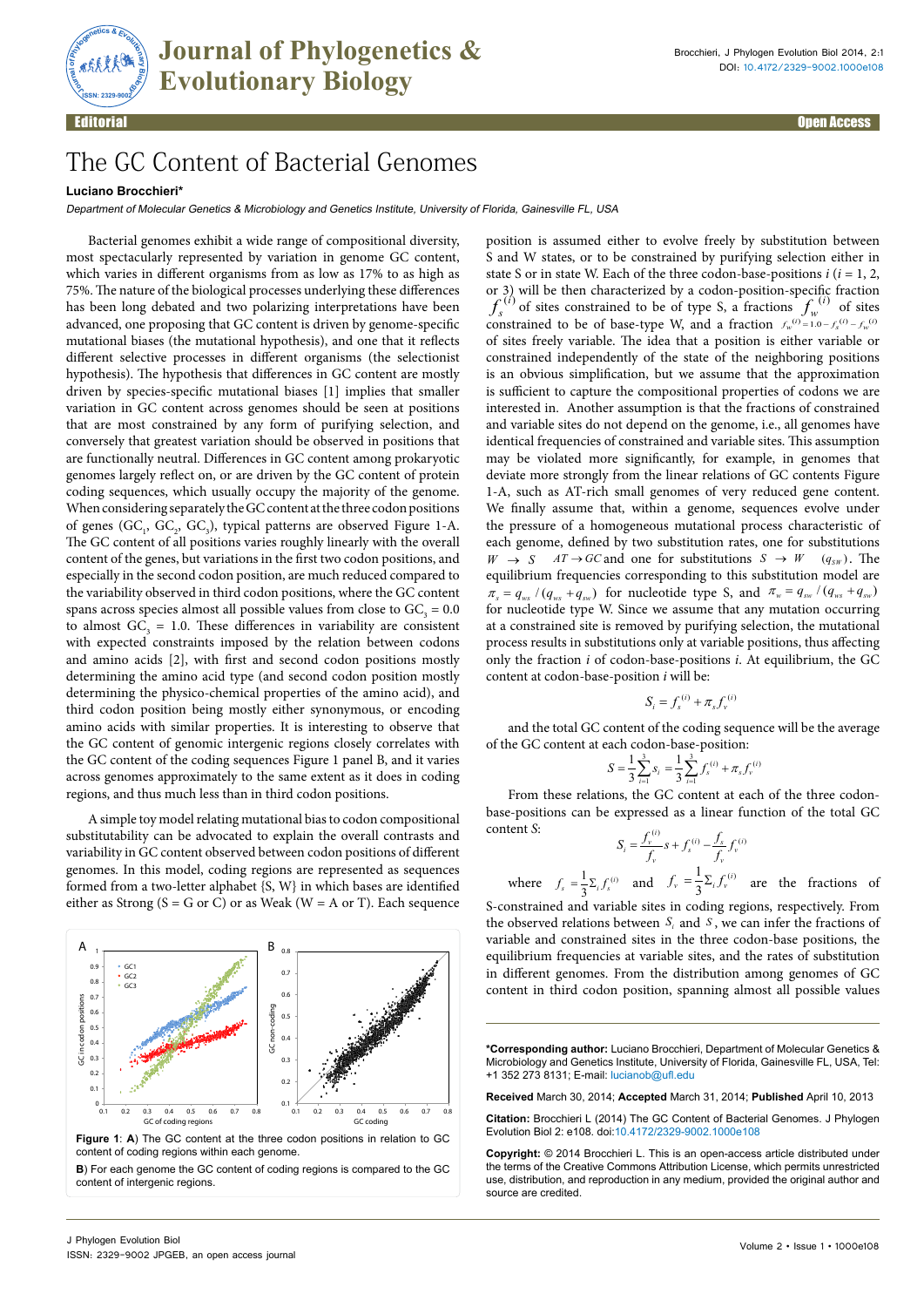between 0.0 and 1.0, we deduce that the fraction of variable sites in third codon position is close to  $S_i = a_i S + b_i$ . The fractions of S, W, and V sites at all three codon positions can be estimated Table 1 from the equations above and from the coefficients of the linear regressions  $S_i = a_i S + b_i$  obtained from the data (Figure 1-A). A similar model can also be applied to intergenic regions, suggesting that these regions harbor about 4-5% more W-constrained positions than coding regions, including, e.g., AT-rich promoters, and a fraction of variable sites similar to the overall fraction estimated for coding regions Table 1, thus, much less than in third codon positions. The model also predicts that the highest possible GC content of genomic coding regions is 75.7%, consistently with observations, and the lowest is 20.0%. The existence of genomes with coding regions of GC content lower than 20% can be explained assuming that these genomes have evolved different fractions of variable and constrained regions. This is not an unrealistic assumption, since genomes with lowest GC content are also very reduced in size and in number of genes [3].

The ratio *R* of mutational rates,  $q_{WS}$  /  $q_{SW}$ , in coding regions of different GC content, *S*, can be derived as:

$$
R = \frac{S - f_s}{f_v - S + f_s}.
$$

This relation between mutation-rate ratio and gene GC content (Figure 2) suggests that in genes of the lowest GC content the mutational rate towards AT is orders of magnitude higher than the rate towards GC. The very biased rate of mutation towards AT predicted for AT-rich coding regions is consistent with experimental analyses of mutational rates in repair-deficient constructs of *Salmonella typhimurium* [3] and with the deficiency of repair enzymes observed in AT-rich intracellular parasites and endosymbionts of reduced genome size. Conversely, the model predicts higher mutational rates towards GC bases in coding regions of the highest GC content (GC = 0.757), in which only  $W \rightarrow S$  mutations are predicted to occur and  $q_{sw} \approx 0.0$ . However, evidence that this is not the case has been recently provided by the works of Hershberg and Petrov [4] and of Hildebrand and co-workers [5]. Hershberg and Petrov

|    | Codon position |       |       |       |            |
|----|----------------|-------|-------|-------|------------|
|    |                |       |       | All   | Intergenic |
| s  | 0.339          | 0.262 | 0.000 | 0.200 | 0.180      |
| 'w | 0.247          | 0.484 | 0.000 | 0.244 | 0.287      |
| ′∨ | 0.414          | 0.254 | 1.000 | 0.556 | 0.533      |





based on a toy model of mutational bias (see text).

A  $\rightarrow$ 1 0.8 0.9  $\alpha$ 0.8 GC3 - non-periodic regions GC3 - non-periodic regions  $0.7$ GC - non-periodic regions 0.6 š 0.6 periodic re 0.5 0.5 0.4 0.4 š  $0.3$ 0.3 نې  $_{0.2}$ 0.2 0<sup>1</sup> 0.1  $\mathbf{C}$ 0 0.1 0.2 0.3 0.4 0.5 0.6 0.7 0.8 0.9 1 0.1 0.2 0.3 0.4 0.5 0.6 0.7 0.8 GC - significant-periodicity regi C3 - significant-periodicity reg **Figure 3**: **A)** The GC content in third codon positions in gene regions with significant compositional contrasts among codon positions is compared to the same GC content in coding regions with less pronounced contrasts. **B**) The overall GC content of coding-sequence regions with and without compositional contrasts.

[4] analyzed mutations in five clonal pathogens spanning a wide range of GC content and with no evidence of deficiencies in repair systems, and found that mutations were universally biased towards AT even in bacteria of high GC content, concluding that mutations are universally biased towards AT independently of GC content and that high level of GC content must be maintained by selection (or by selection-like processes). Similarly, Hildebrand and co-workers [5] examined mutations at 4-fold degenerate codon positions in a dataset of 149 phylogenetically diverse species, and also found a large excess of synonymous  $AT \rightarrow GC$  mutations over  $AT \rightarrow GC$  mutations in all but the most AT-rich bacteria. These data strongly suggest that variations of GC content across prokaryotic genomes are determined by selection or selection-like process, with weakest constraints against the prevailing mutational bias observed in parasitic bacteria evolving under relaxed-selection conditions [6,7]. Since compositional biases extend to intergenic regions, they seem not to be related to codon usage. Furthermore, Hildebrand and co-workers (2010) observe that "optimal" codons as used in genes that are highly expressed and hence supposedly under more intense selection, are generally more AT-rich than the average gene within the same genomes, and thus selection on codon usage cannot explain the bias in GC content observed of synonymous codon positions. Rocha and Feil [8] review several theories on environmental factors selecting for optimal genome-wide GC content in prokaryotes, frustrated by mediocre-at-best correlation of GC content with environmental variables [9-15]. Nevertheless, it is intriguing that GC content at third codon positions seems to vary balancing the constraints acting on the first two codon positions in such a way that the overall GC content of coding regions closely reflects the GC content in intergenic regions. To further investigate the possible balancing role of  $GC<sub>3</sub>$ , we identified within individual genes sequence segments with significant compositional contrasts between codon positions, and compared GC content at these positions with the GC content of regions with non-significant contrasts. Not surprisingly, we found that within the same genome, non-contrasted regions have a reduced GC bias at third codon positions compared to contrasted regions Figure 3-A. However, we also found that the two regions maintained a very similar overall GC content Figure 3-B, suggesting that indeed  $\mathrm{GC}_\mathrm_3$  usage played a role in stabilizing the  $\mathrm{GC}$ content of coding regions with variable constraints on GC usage at non-synonymous positions.

## **Acknowledgments**

This work is supported by NIH Grant 5R01GM87485-2.